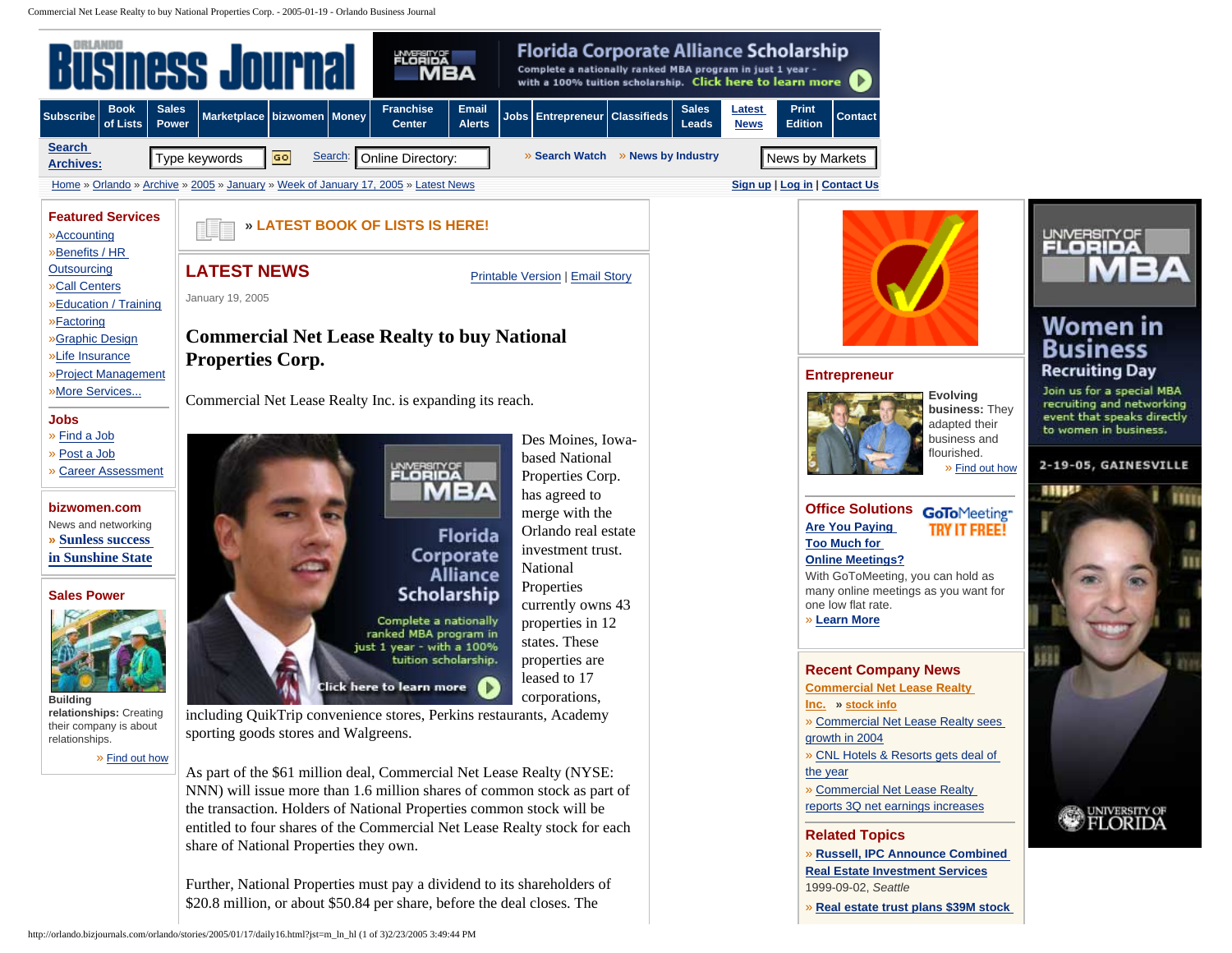Commercial Net Lease Realty to buy National Properties Corp. - 2005-01-19 - Orlando Business Journal

| <b>More Late News</b>                                                  | merger is expect to close no later than second quarter 2005.                                                                                     |                                                                                                          | sale 1997-08-22, Orlando                            |                                                                            |
|------------------------------------------------------------------------|--------------------------------------------------------------------------------------------------------------------------------------------------|----------------------------------------------------------------------------------------------------------|-----------------------------------------------------|----------------------------------------------------------------------------|
| Updated: 5:27 PM EST<br>Wednesday, Feb 23,<br>2005                     | Commercial Net Lease Realty invests in single-tenant retail and office<br>properties with established tenants, such as Barnes & Noble, Best Buy, | » Lend Lease buys Franklin Select<br>assets 2000-02-10, Atlanta<br>» More related topics                 |                                                     |                                                                            |
| » Cox Radio profit<br>up 2 percent; gets                               | CVS, OfficeMax and the United States of America. The real estate<br>investment trust now owns 362 investment properties in 38 states with a      |                                                                                                          |                                                     |                                                                            |
| Spitzer subpoena                                                       | gross leasable area of some 8.5 million square feet. These properties are                                                                        |                                                                                                          | <b>Wireless Solutions</b>                           |                                                                            |
| » UF: State                                                            | leased to 152 corporations in 56 industries.                                                                                                     |                                                                                                          | 20% off Sprint PCSr Devices &<br><b>Accessories</b> |                                                                            |
| consumer                                                               |                                                                                                                                                  | Get 20% off select devices and \$150                                                                     |                                                     |                                                                            |
| confidence                                                             |                                                                                                                                                  |                                                                                                          |                                                     | savings. See details.                                                      |
| continues rise                                                         | © 2005 American City Business Journals Inc.                                                                                                      |                                                                                                          |                                                     |                                                                            |
| » Disney taps                                                          | <b>RMIT RSS Feeds   Reprints   Printable Version   Email Story   Companies in the news</b>                                                       |                                                                                                          | <b>Industry Update</b>                              |                                                                            |
| <b>Clear Channel to</b>                                                | People in the news   News Alerts via Email                                                                                                       | <b>Real Estate: Commercial</b>                                                                           |                                                     |                                                                            |
| promote major                                                          |                                                                                                                                                  |                                                                                                          |                                                     | Real Estate: REITS & Finance                                               |
| theme park                                                             | <b>Today's Featured Jobs</b>                                                                                                                     | powered by bizjournalsHire                                                                               |                                                     |                                                                            |
| campaign                                                               | • Marketing/Client Service Manager - Orlando, FL                                                                                                 |                                                                                                          |                                                     | <b>Email Alerts</b>                                                        |
| » Trammell Crow                                                        | • Network Consulting Engineer (Cleared) -                                                                                                        | » Search Jobs                                                                                            |                                                     | <b>Daily Business Updates</b>                                              |
| buys 51 acres in                                                       | Nationwide, TN                                                                                                                                   | » Quick Job Post                                                                                         |                                                     | <b>Search Watch</b><br>News by Industry                                    |
| <b>Posner Park</b>                                                     | • Accounting Manager - Phoenix, AZ                                                                                                               | » Recruiters: Sign up for a                                                                              |                                                     |                                                                            |
| » KUA                                                                  | • Office Manager - West Palm Beach, FL                                                                                                           | free quest account today!                                                                                |                                                     | <b>Money Center</b>                                                        |
| decommissions its                                                      | • Reporter #436 - Honolulu, HI                                                                                                                   |                                                                                                          |                                                     | <b>SBA</b> equals options                                                  |
| diesel generators                                                      |                                                                                                                                                  |                                                                                                          | The Small Business Administration                   |                                                                            |
| More                                                                   | <b>Sponsored Links</b>                                                                                                                           |                                                                                                          | loan program can be key to getting                  |                                                                            |
|                                                                        | Health Insurance - eHealthInsurance<br>Compare affordable health                                                                                 | <b>Free Debt Consolidation Quote Online</b><br>Consolidate your debt into                                |                                                     | your business going.                                                       |
| <b>Free Download</b><br><b>Edition for Print</b><br><b>Subscribers</b> | insurance plans side-by-<br>side online. Free instant<br>quotes. Choose, apply and<br><b>Time</b><br>buy online.                                 | ONE payment. We can<br>help reduce your interest<br>payments up to 60% and<br>eliminate late fees. Get a |                                                     | » More Money Center<br><b>Preferred Partner</b>                            |
| <b>Outlook</b>                                                         |                                                                                                                                                  | free online estimate now!                                                                                |                                                     | <b>Cold Leads?</b><br>directoriesUSA <sub>pcom</sub><br><b>Slow Sales?</b> |
| » Telecom's in for                                                     | <b>House.com Is the Better</b><br>Way To Buy or Sell a                                                                                           | No obligation or credit<br>check.                                                                        |                                                     | Get results with fresh data! Choose                                        |
| turbulence                                                             | <b>House</b>                                                                                                                                     |                                                                                                          |                                                     | from our great line of U.S.                                                |
| Washington                                                             | House.com is the<br>Nationwide Leader in<br>connecting you to Top                                                                                | <b>Compare Up To 4 Free Mortgage Quotes</b><br>Compare multiple<br>mortgage quotes,                      | NexTag                                              | Directories<br>» Start with 50 Free Leads                                  |
| » President wants                                                      | <b>SENIOR REGIST</b><br>Real Estate Agents. Fill<br>LIST CONT                                                                                    | refinance quotes and                                                                                     |                                                     |                                                                            |
| to end SBA's                                                           | out one simple form to find<br>top Real Estate Agents.                                                                                           | home equity loan offers.<br>Get up to 4 free quotes                                                      |                                                     | <b>Franchise Center</b>                                                    |
| <b>Microloan</b>                                                       | @≞                                                                                                                                               | from one 60 second                                                                                       |                                                     | <b>Find A Franchise</b><br>Browse a comprehensive directory                |
| program                                                                |                                                                                                                                                  | application.                                                                                             |                                                     | of the nation's fastest-growing                                            |
| <b>Print Edition</b>                                                   |                                                                                                                                                  |                                                                                                          |                                                     | franchise opportunities.                                                   |
|                                                                        | <b>Additional Service Providers</b> Powered by FindWhat.com                                                                                      | » More franchise info                                                                                    |                                                     |                                                                            |
|                                                                        |                                                                                                                                                  |                                                                                                          |                                                     |                                                                            |
|                                                                        | <b>Real Estate</b>                                                                                                                               | Travel Technology Insurance                                                                              |                                                     |                                                                            |